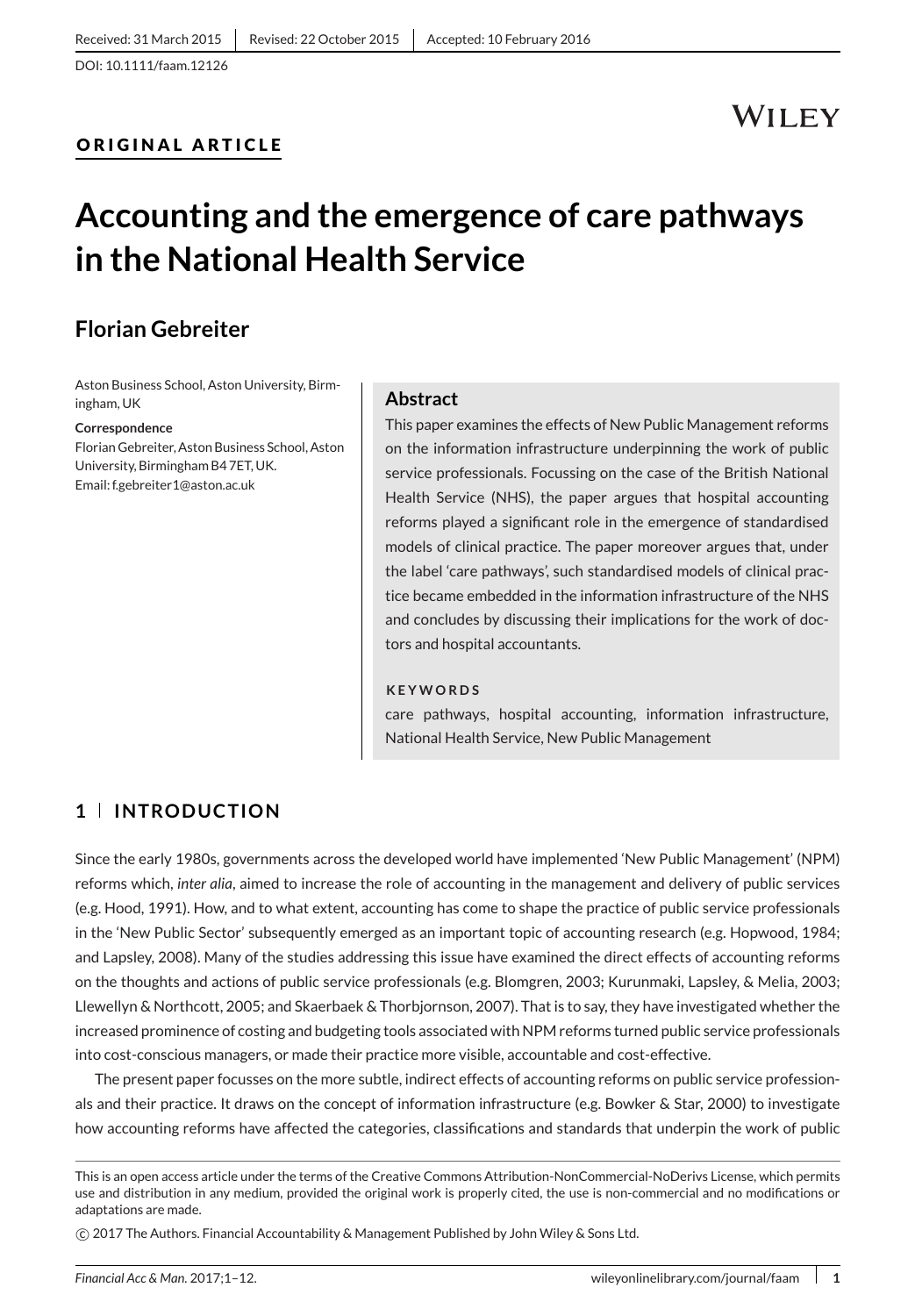service professionals. The paper examines this issue in the context of the NHS during the period between the publication of the Griffiths Report (DHSS, 1983) and the launch of the Payment by Results initiative (DoH, 2002). Drawing on documentary data collected from professional journals, government publications and other sources, this paper argues that the hospital accounting reforms of the 1980s (DHSS, 1983, 1986) were substantially implicated in the emergence of standardised models of clinical practice, which set out explicit, operations-level guidelines for the treatment of specific conditions (e.g. Lamb & David, 1985; and Mosley & Fairbanks, 1992). The paper moreover argues that, under the label 'care pathways', such standardised models of clinical practice became a significant part of the medical information infrastructure in Britain, and discusses the implications of their emergence for the practice of clinicians and hospital accountants.

The remainder of this paper is structured as follows. The next section reviews the literature on hospital accounting reforms and their effects on medical professionals. The subsequent sections discuss the concept of information infrastructure, the methods employed by the study and the role of accounting reform in the emergence of care pathways, respectively. Finally, a concluding section discusses the findings of the paper.

## **2 HOSPITAL ACCOUNTING REFORM AND THE MEDICAL PROFESSION**

Since the 1980s, the health services have emerged as an important site for NPM reforms (e.g. Lapsley, 1991, 2001). Many of these reforms have involved the introduction of financial or hybrid financial/clinical categories, classifications and standards into the clinical domain (e.g. standard costs, clinical budgets, DRGs/HRGs<sup>1</sup>). These categories, classifications and standards were constructed by accountants, economists and engineers, with relatively little medical input (Samuel, Dirsmith, & McElroy, 2005). How, and to what extent, such hospital accounting reforms have affected the thoughts and actions of medical professionals became an issue of considerable debate in the accounting literature (e.g. Jacobs, 2005; Jones & Dewing, 1997; Kurunmaki, 2004; Kurunmaki et al., 2003; and Llewellyn & Northcott, 2005).

One set of studies suggested that the introduction of clinical costing and budgeting approaches into hospitals transformed doctors and their practice. Much of the early evidence to this effect emerged from studies of DRG costing conducted in countries like New Zealand and the United States (e.g. Chua & Degeling, 1993; Lowe & Doolin, 1999; and Preston, 1992). Drawing on the work of Foucault (1977), these studies argued that accounting reforms had rendered the practice of medicine more visible, standardised and susceptible to surveillance and intervention. Llewellyn and Northcott (2005) observed similar developments in response to the introduction of HRGs into the NHS as part of New Labour's National Reference Costing Exercise (NHS Executive, 1998b). Specifically, Llewellyn and Northcott (2005) argued that the adoption of HRGs had rendered British hospitals 'more average' and clinical practice 'more standardized' (pp. 556–57). More recently, Macinati (2010) argued that the adoption of clinical budgeting techniques in an Italian hospital resulted in the 'incorporation of efficiency evaluations into clinical practice' (p. 437), whilst Jackson, Paterson, Pong, and Scarparo (2014) suggested that the introduction of cash-limited drug budgets in Scotland resulted in significant changes in prescribing practices as well as in a 'shrinking medical jurisdiction' (p. 403).

Further evidence emerged which suggested that accounting reforms not only had significant effects on the practice of medical professionals, but also on the professionals themselves. Preston, Chua, and Neu (1997), for example, argued that DRG costing transformed doctors into 'economic agents, managers and sellers' (p. 156), whilst Kurunmaki (2004) suggested that Finnish doctors readily subsumed accounting techniques into their skill sets and turned themselves into hybrid professionals. Malmmose (2015) moreover suggested that Danish doctors started to adopt the language and vocabulary of management accounting in response to sustained NPM reforms.

A second set of studies, many of which were conducted in the UK, came to almost diametrically opposite conclusions regarding the impact of clinical costing and budgeting approaches on medical thought and action (e.g. Jacobs, 2005; Jones & Dewing, 1997; Pollitt, Harrison, Hunter, and Marnoch (1988); and Preston, Cooper, & Coombs, 1992). Early British studies conducted by Bourn and Ezzamel (1986) and Pollitt et al., 1988 suggested that the effects of accounting reform were constrained by the strong organisational culture of the NHS in general, and its emphasis on the notion of clinical freedom in particular. Indeed, Pollitt et al.'s (1988) study found that none of a large sample of NHS managers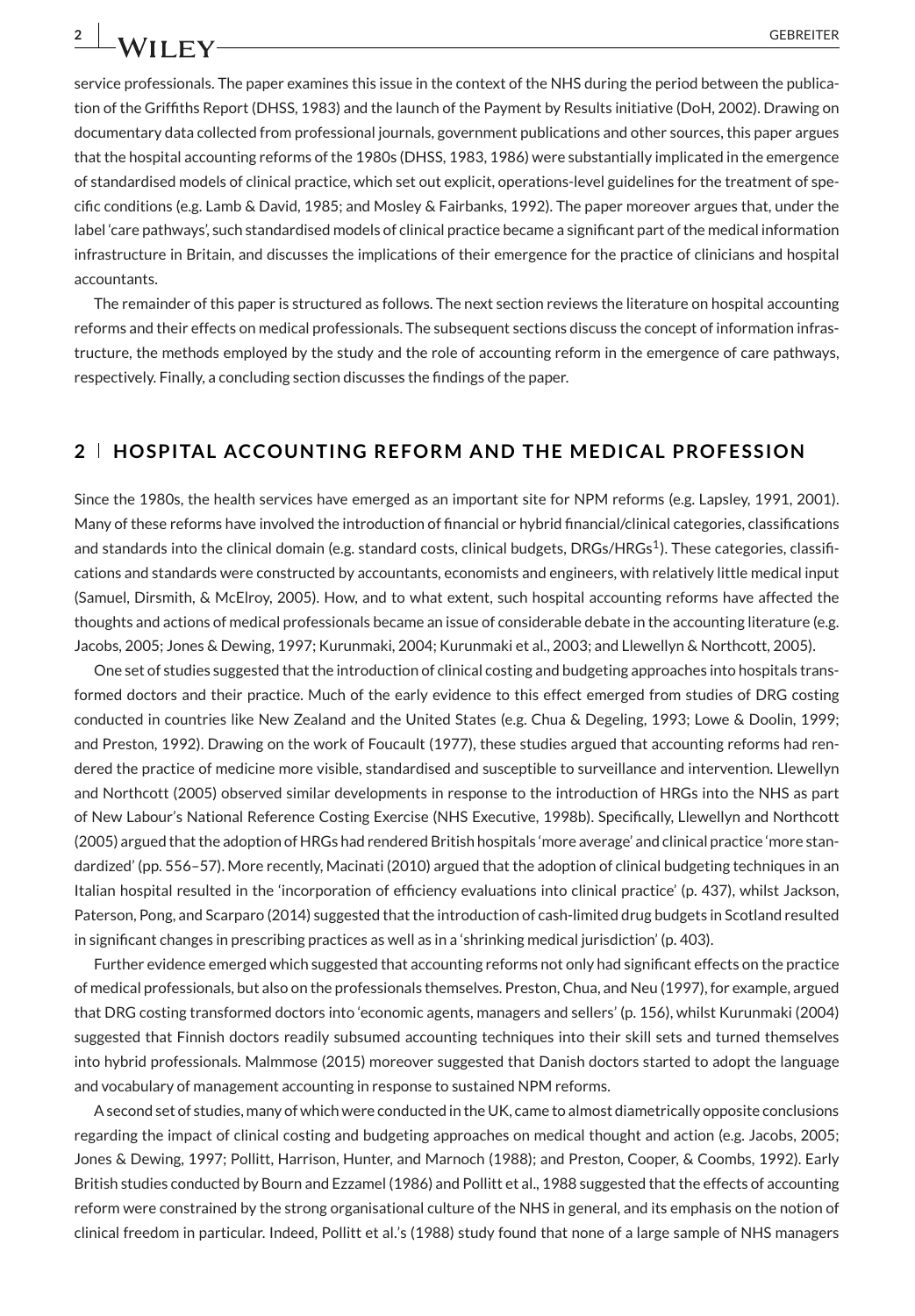interviewed 'could report any substantial example of managers being able to use budgets to persuade, still less oblige, clinicians to make significant changes in their clinical practice' (p. 224). Preston et al. (1992) also argued that clinical budgeting had few effects on medical practice. Drawing on the sociology of translation, Preston et al. (1992) suggested that management budgets had 'failed to create a network of people (particularly doctors) who would make use of [this] accounting technology' (p. 588). A longitudinal study conducted by Jones and Dewing (1997) similarly found few significant effects of hospital accounting reforms on medical thought and action. The study concluded that doctors decoupled their practice from accounting reforms and largely 'continue[d] their day-to-day medical activities as before' (Jones & Dewing, 1997, p. 276).

More recently, Kurunmaki et al. (2003) suggested that, in Britain, doctors did not absorb accounting ideas and tools into their practice but used them as a 'protective shield' under which their core medical activities could proceed as usual. Accounting was limited to a legitimising role. Jacobs's (2005) study of British, German and Italian hospitals similarly found 'no fundamental or wide-spread change to the values and practices of medicine' (p. 158). Jacobs reported a polarisation of the medical profession, whereby a relatively small number of financially adept clinicians absorbed the impact of accounting reforms and allowed the vast majority of their colleagues to continue their practice as before. Such a polarisation of the medical profession was also observed in the Norwegian health services (Martinussen & Magnussen, 2011). Finally, Gebreiter (2016) suggested that the reluctance of many doctors to engage with accounting information may reflect traditional notions of clinical medicine as an implicit, intuitive and essentially unquantifiable art.

The studies reviewed in this section reached a great variety of conclusions as to how NPM reforms affected doctors and their work. Yet, all of them share two important characteristics. They all examined the categories, classifications and standards used by accountants to operationalise NPM reforms (e.g. clinical budgets, DRGs), and their potential effects on the medical profession in terms of transforming doctors into managers and rendering their practice more visible and accountable. The possibility that accounting shaped medical thought and action in more subtle and indirect ways has received less attention in the public sector accounting literature. The present paper aims to make a step into this direction by investigating the categories, classifications and standards that doctors and other health service professionals developed in response to hospital accounting reforms, and their effects on medical practice. Specifically, it examines how accounting was implicated in the emergence of standardised, operations-level models of clinical practice, how such models became embedded in the information infrastructure of the NHS and how they affected the work of doctors and hospital accountants.

## **3 INFORMATION INFRASTRUCTURE**

Over the last 25 years, a group of sociologists have developed the notion of information infrastructure to describe the categories, classifications and standards which constitute the 'scaffolding in the conduct of modern life' (Bowker & Star, 2000, p. 47; Bowker, 1996; Star, 2002; and Star & Ruhleder, 1996). This group of sociologists suggested that information infrastructure has five principal properties or characteristics (e.g. Bowker, 1996; and Star & Ruhleder, 1996). First, it is *embedded* into other structures and technologies. Second, it is *transparent* to use, that is, 'it does not have to be reinvented each time or assembled for each task, but invisibly supports those tasks' (Star & Ruhleder, 1996, p. 113). Third, it has *reach or scope* in the sense that it extends beyond a single event or location. Fourth, it is *learned as a part of membership* in the sense that a good understanding of the infrastructural arrangements supporting a community of practice is necessary to sustain membership of this community. Finally, it is *linked with conventions of practice*, that is, it 'both shapes and is shaped by the conventions of a community of practice' (Star & Ruhleder, 1996, p. 113).

Sociological studies of information infrastructure have developed a range of insights into its roles in society (Bowker & Star, 2000), two of which are of particular relevance for the present paper. The first such insight is that information infrastructure is a social, historical and political as well as a technical phenomenon. Whilst 'successful' categories, classifications and standards are often perceived as dry and neutral, sociological studies of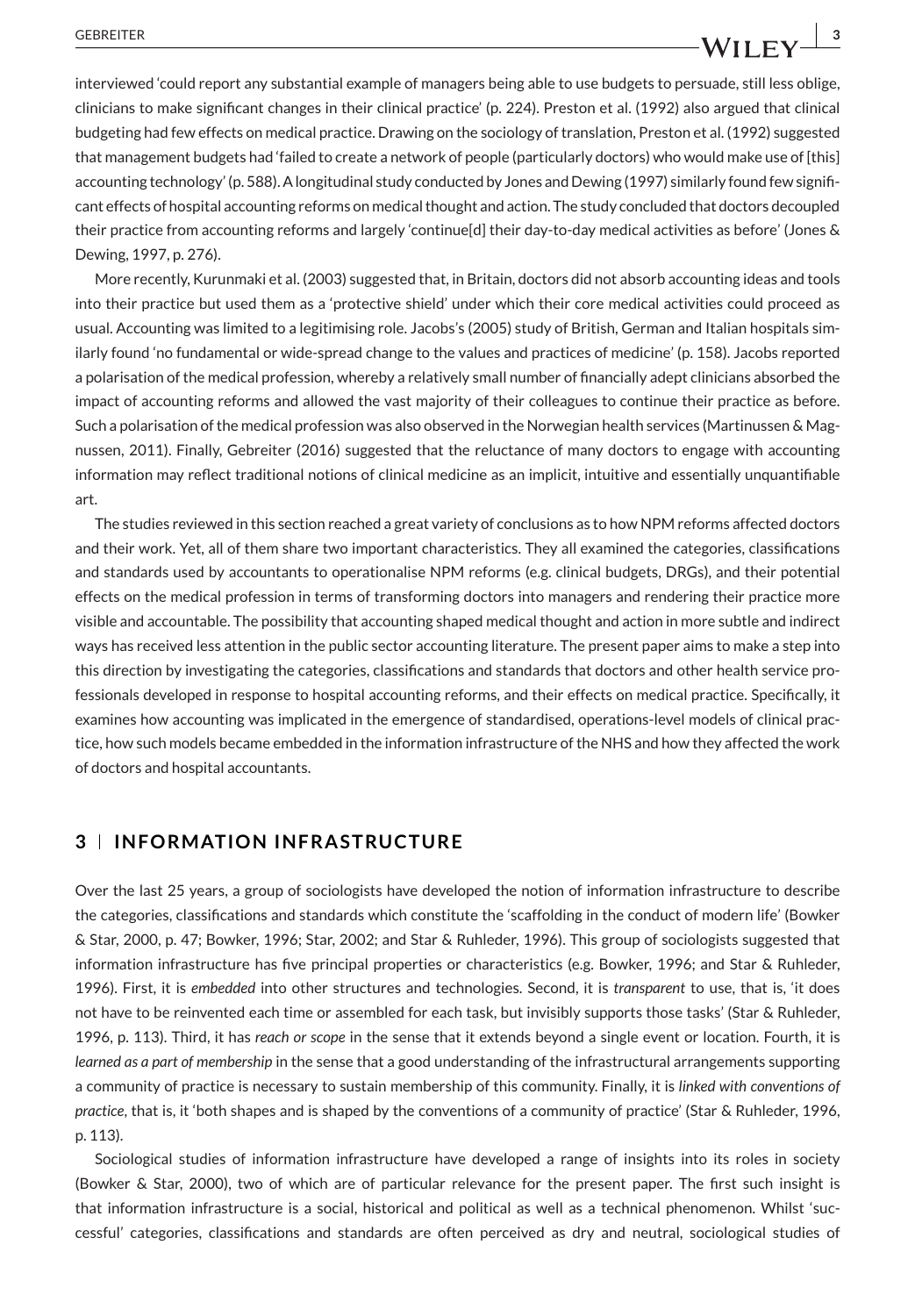information infrastructure have argued that they are deeply political (e.g. Bowker, 1996; and Bowker & Star, 2000). Specifically, they have suggested that information infrastructures embody the political, social and cultural conditions under which they emerged. Bowker's (1996) study of the International Classification of Diseases, for example, argued that the shape and content of this ostensibly scientific nomenclature of illnesses reflected, *inter alia*, 19th century imperialism, positivist analytic philosophy and the religious sensibilities of the 1930s. Categories, classifications and standards are however not only reflective but also constitutive of their social and institutional environment. Information infrastructure is argued to play an important role in shaping thought and action in modern societies by valorising and legitimising certain ideas and practices whilst silencing and discrediting others (e.g. Bowker & Star, 2000).

The second insight relates to the ability of categories, classifications and standards to enable co-operation across different communities of practice (e.g. scientific disciplines, professions) in the absence of full agreement as to what exactly it is they are working on. Leigh Star coined the notion of boundary objects to describe this phenomenon (Bowker & Star, 2000; Star, 2010; and Star & Griesemer, 1989) and set out their characteristics as follows:

*Boundary objects are those objects that both inhabit several communities of practice and satisfy the informational requirements of each of them. Boundary objects are thus plastic enough to adapt to local needs and constraints of the several parties employing them, yet robust enough to maintain a common identity across sites. They are weakly structured in common use and become strongly structured in individual-site use (Bowker & Star, 1989, p. 297).*

Star and Griesemer (1989) illustrated the notion of boundary object with reference to specimens of birds collected for the Berkeley Museum of Vertebrate Zoology during the early 20th century. They argued that these specimens had fundamentally different meanings to the various stakeholders of the museum (e.g. biologists, bird watchers, trappers), yet their structure was sufficiently common to enable these groups to communicate and co-operate with each other.

This paper adopts the above insights from sociological studies of information infrastructure to explore the role of hospital accounting reforms in the emergence of standardised models of clinical practice, and the implications of their emergence for medical and financial professionals in the NHS.

### **4 METHODS**

The present study draws on historical data relating to the timeframe between the publication of the Griffiths Report (DHSS, 1983) and the launch of the Payment by Results initiative (DoH, 2002), a period which not only saw an increased emphasis on accounting and financial management in the health services but also a movement towards more standardised and scientific approaches to the practice of medicine. The Griffiths Report (DHSS, 1983) was selected as the starting point of the analysis because it is widely seen to mark the beginning of NPM-inspired reforms in the NHS (e.g. Lapsley, 2001). The launch of Payment by Results (DoH, 2002) was chosen as the end point of the analysis because it represented one of the most significant changes to the manner hospitals were funded in Britain since the creation of the NHS in 1948.

The principal data sources for the present study were reports, White Papers and other documents published by the British government as well as articles collected from the *British Medical Journal*, *Health Services Management*, *Public Finance* and *The Lancet*. <sup>2</sup> Other relevant contributions published in books, reports and a range of other publications were identified by following up references as the study progressed. In total, 359 documents were selected for the purposes of this study. The data were analysed by means of a qualitative content analysis, whereby it was manually coded according to an inductively developed set of categories. The following sections draw on the results of this analysis, as well as on insights from sociological studies of information infrastructure (e.g. Bowker & Star, 2000), to examine how hospital accounting reforms were implicated in the emergence of care pathways, and how such pathways affected the work of doctors and hospital accountants.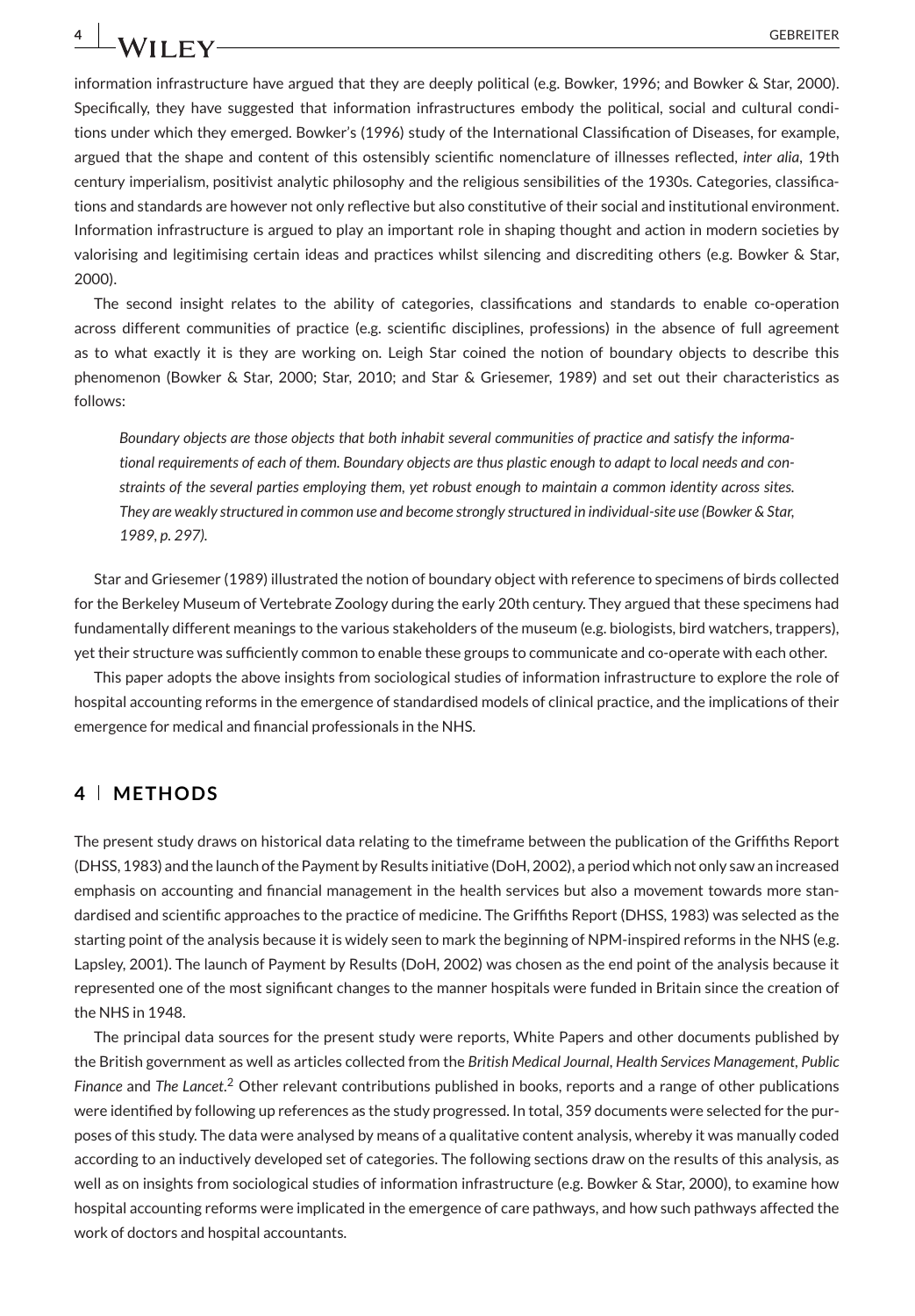## **5 HOSPITAL ACCOUNTING REFORM AND THE EMERGENCE OF CARE PATHWAYS**

In 1983, the British government led by Margaret Thatcher decided to extend its public sector reform programme to the health services. The first step in this direction was the commissioning of a report on the 'effective use and management of manpower and related resources' in the NHS (DHSS, 1983). Consistent with the government's belief that private sector organisations and their management practices were more effective and efficient than their public sector counterparts, the government appointed Roy Griffiths, a supermarket executive, to prepare this report. The Griffiths Report, as it came to be known, was highly critical of the management and accounting arrangements of the NHS. Among other things, the report repeatedly criticised the absence of 'pre-determined standards and objectives' (operational or financial) against which the performance of organisational units could be compared, and the 'lack of a clearly defined general management function' (DHSS, 1983, pp. 10–11). To illustrate his criticisms, Griffiths famously suggested that 'if Florence Nightingale were carrying her lamp through the corridors of the NHS today, she would almost certainly be looking for the people in charge' (DHSS, 1983, p. 12).

Griffiths drew on his experiences in the private sector to recommend two principal changes which, in his view, would address the shortcomings identified by his report. First, he called for the appointment of general managers who would pursue 'major change and cost improvement' as well as co-ordinate and provide leadership across professional divides (DHSS, 1983, p. 13). Doctors would be encouraged to co-operate closely with general managers, or to take up this position themselves. Second, Griffiths called for the introduction of 'management budgets' which would 'relate work-load and service objectives to financial and manpower allocations' (DHSS, 1983, p. 7). This would allow for pre-determined standards to be set and actual performance to be measured against them. Clinicians, Griffiths hoped, would actively participate in the budgeting process.

The Thatcher government pursued hospital accounting reform with great determination. By the time Griffiths published his report, management budgeting was already being trialled at four 'demonstration sites' across the country (DHSS, 1983). Clinicians' initial reception of management budgeting was 'lukewarm' (Stewart, 1984, p. 731) and deteriorated as its strong financial focus became apparent. In response to professional resistance, the DHSS dropped management budgeting in 1986, only to replace it with resource management, a somewhat broader initiative which nevertheless retained the core principles of management budgets – clinician involvement in management and greater emphasis on financial controls (DHSS, 1986). Resource management was initially trialled at six test sites and, despite little evidence of clinician engagement, rolled out to all NHS acute hospitals in the late 1980s and early 1990s (DoH, 1989; and Scott, 1991).

Practitioner and academic accounts of management budgeting/resource management suggested that these accounting initiatives had little effect on the thinking and practice of hospital doctors (e.g. Hucklesby, 1985; and Pollitt et al., 1988). A number of sources attributed this lack of impact on medical practice to technical problems and pointed to the rudimentary nature of the computer systems supporting management budgeting and resource management (e.g. Buxton, Packwood, & Keen, 1989). Others however identified more fundamental obstacles to accounting's ability to influence medical practice. Bourn and Ezzamel (1986) and Pollitt et al. (1988) pointed to the notion of clinical freedom in this context. The perceived inability of clinical costing and budgeting approaches to account for the outcomes or quality of medical care was also repeatedly cited as a reason why doctors did not engage with accounting information (e.g. Dearden, 1990; Hucklesby, 1985; Pollitt et al., 1988; and Sanderson, 1992). In the words of one hospital accountant, because of clinical budgeting's 'emphasis on quantity rather than quality of service [it] appeared to the clinician more as a potential weapon of financial control to be used against him than as an aid to management' (Hucklesby, 1985, pp.  $7-8$ ). $3$ 

Whilst the hospital accounting reforms of the 1980s had few effects on the thinking and practice of most medical professionals, they stimulated interest in standardised, operations-level models of clinical practice. Specifically, management budgeting and resource management prompted a small number of doctors, hospital administrators and management consultants to develop such models as part of experiments to relate costs to clinical activity (e.g. Lamb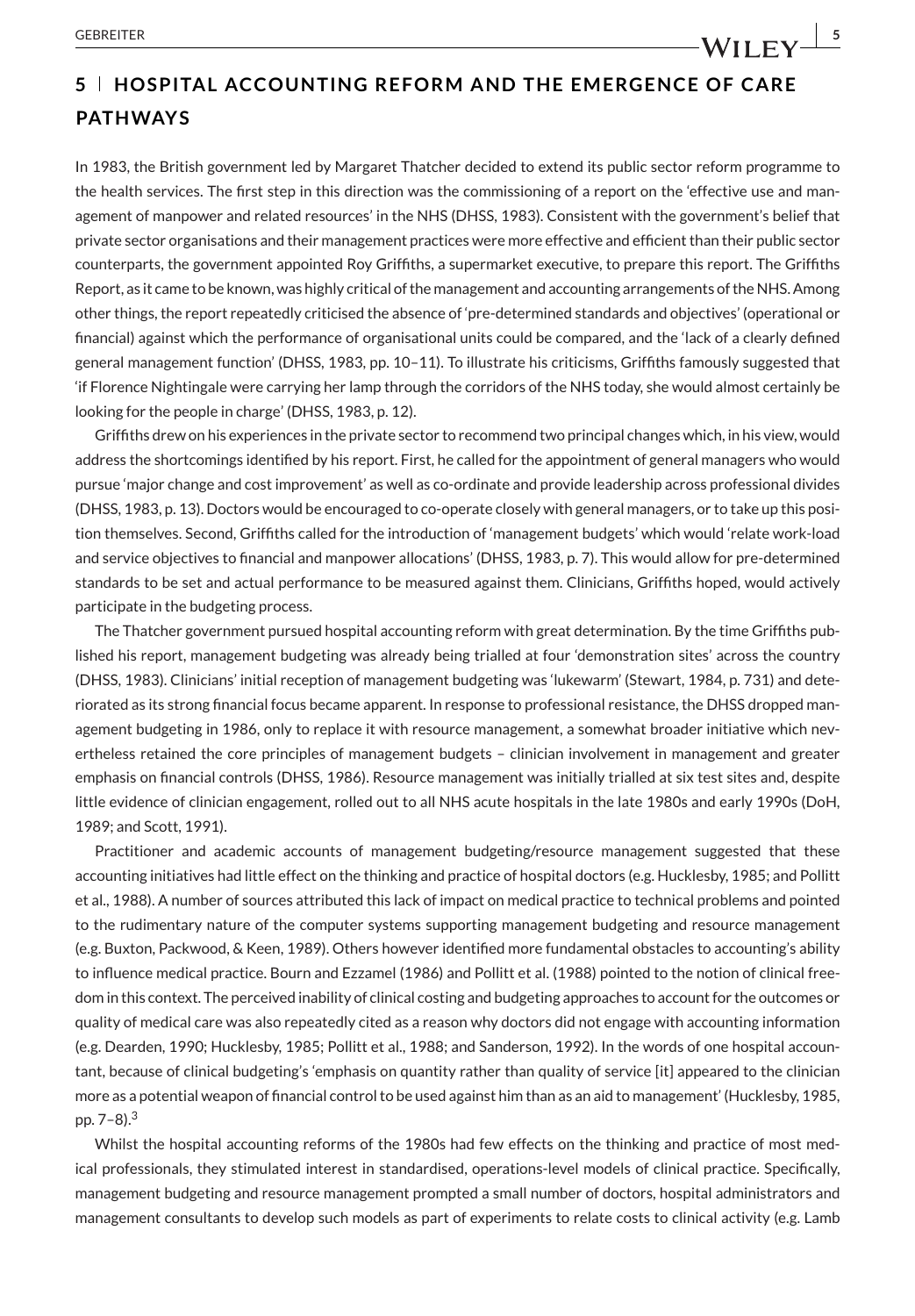& David, 1985; Mosley & Fairbanks, 1992). The DRG, patient or specialty costing approaches promoted by the British government during the 1980s sought to calculate average costs per case by linking cost information to records of past medical practice (e.g. Bardsley, Coles, & Jenkins, 1987; DHSS, 1984; and Greenhalgh, 1986). These average costs were not deemed meaningful by clinicians as they were 'historic' in nature and unable to provide information on 'what was good, better, or best' practice (Lewis, 1985, p. 175). From the mid-1980s onwards, a number of 'grassroots' experiments were conducted which attempted to address this criticism by relating costs not to how patients suffering from a specific condition had been treated in the past but to models of how they ought to be treated in the future (e.g. Mosley & Fairbanks, 1992; and Scott & Sherwood, 1984). To this end, a number of doctors, hospital administrators and management consultants started to articulate 'treatment profiles' (Scott & Sherwood, 1984), 'resource recipes' (Lamb & David, 1985) or 'care profiles' (Mosley & Fairbanks, 1992).<sup>4</sup> These tools had a number of characteristics. First, they provided explicit, detailed, operations-level guidance as to which processes, drugs and interventions the treatment of typical patients suffering from a specific disease ought to entail. Second, they enabled the calculation of 'variances' which indicated 'how treatment has varied from the anticipated profile, and the financial effects of those changes' (Mosley & Fairbanks, 1992, p. 29). Finally, they were multidisciplinary in nature in the sense that all professionals involved in patient care were asked to contribute to their design and operation, including 'registrars, senior house officers, nurses, physiotherapists, dieticians [and] medical illustrators' (Lamb & David, 1985, p. 650).

The advent of standardised, operations-level models of clinical practice from the mid-1980s onwards was not restricted to the UK. Similar events occurred in the United States in response to the introduction of a prospective hospital payment system based on DRGs in 1983. The most notable development in this respect was the emergence of 'nursing case management', which aimed to address the 'DRG paradox' – the perception that 'cost effectiveness and quality of care [are] mutually exclusive' (Zander, 1988a, p. 503). The proponents of nursing case management suggested that this 'cost/quality puzzle' could be resolved by developing a 'clear understanding and restructuring of clinical production processes' (Zander, 1988a, p. 503). At the heart of the nursing case management approach were 'critical paths'<sup>5</sup> (Zander, 1988a, p. 516), which closely resembled the treatment profiles, resource recipes and care profiles discussed above. They provided a detailed account of the nature and timing of clinical interventions to be performed for specific conditions, against which actual practice could subsequently be compared. By using such paths, their proponents suggested a number of objectives could be achieved, including 'expected or standardised clinical outcomes', the 'promotion of collaborative practice' between different health care professions and the 'use of appropriate or reduced resources' (Zander, 1988b, p. 28). Other early American sources discussing standardised models of clinical practice at an operational level included McKenzie, Torkelson, & Holt (1989), Olivas, Del-Togno-Armanasco, Erickson, & Harter (1989) and Dunston (1990).

In the 1990s, standardised models of clinical practice, under the label 'care pathways' (occasionally also 'integrated care pathways' or 'pathways of care'), emerged as a theme in mainstream medical discourses in Britain (e.g. Campbell, Hotchkiss, Bradshaw, & Porteous, 1998; Johnson, 1997; Kitchiner, Davidson, & Bundred, 1996; and Riley, 1998). Care pathways were very similar to the treatment profiles, resource recipes and critical paths discussed in the paragraphs above. They set out standardised, operations-level guidelines as to how patients suffering from specific conditions ought to be treated, highlighted the multidisciplinary nature of clinical work processes and emphasised the perceived importance of comparing actual against prescribed practice (Johnson, 1997). They moreover mandated that any divergence from the prescribed operational course of action ought to be investigated by means of a process labelled 'variance analysis' (e.g. De Luc, 2000, p. 486; Ellis & Johnson, 1999, p. 137; and Kitchiner, 1997, p. 26). Care pathways did however differ from earlier British and American tools in one respect. Perhaps in response to the well-documented aversion of many British doctors to financial management practices (e.g. Jones & Dewing, 1997), the proponents of care pathways downplayed their links to accounting and cost-effectiveness. In the UK, care pathways were promoted as a tool for improving the quality of clinical care (e.g. Lowe, 1998; Riley, 1998).

The rise of care pathways was, of course, not a simple function of the hospital accounting reforms of the 1980s. As suggested by Bowker and Star (2000), categories and standards emerge and proliferate in response to a wide range of historical factors. Care pathways were no exception in this respect. In addition to hospital accounting reform, two developments are argued to have played particularly significant roles in their emergence. The first such development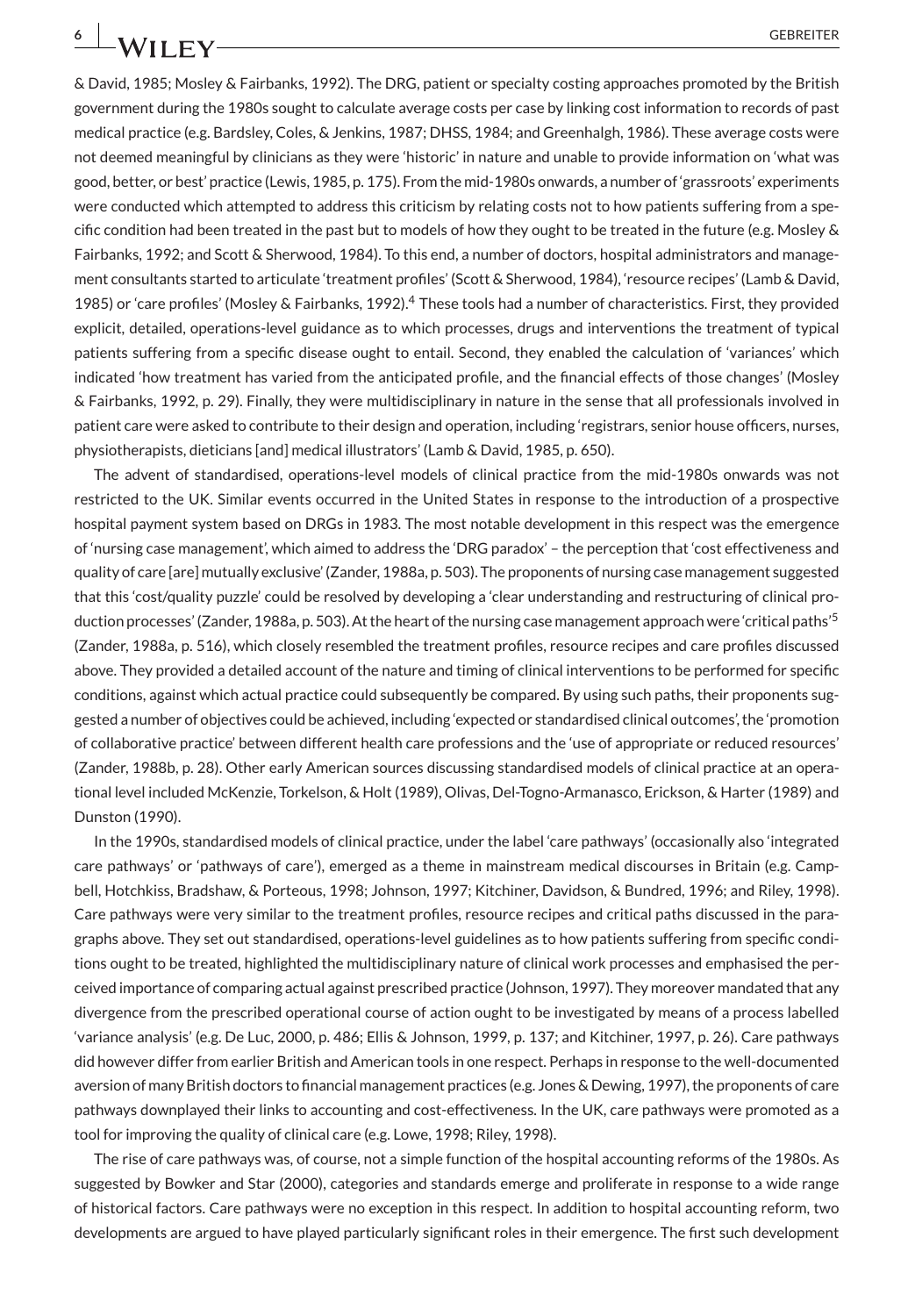was the rise of evidence-based medicine (EBM), a new approach to clinical medicine promoted by a group of clinicians, medical researchers and epidemiologists from the early 1990s onwards (e.g. Chalmers, Dickersin, & Chalmers, 1992; Sackett & Cook, 1994; and Sackett, Rosenberg, Muir Gray, Haynes, & Richardson, 1996). The proponents of EBM were highly critical of traditional notions of clinical medicine which emphasised the expertise of individual clinicians as the basis of clinical practice (Armstrong, 1977). Instead, they suggested that the practice of medicine should be grounded in statistical evidence regarding the effectiveness of clinical interventions (Horton, 1992; and Sackett et al., 1996). In order to support such an 'evidence-based' approach to clinical practice, large databases of randomised controlled trials, meta-analyses and systematic reviews were compiled (Chalmers et al., 1992). Finally, clinical guidelines were produced which set out recommendations to practitioners regarding the most appropriate ways of treating various conditions in light of the 'best-available' evidence (Haines & Feder, 1992). Despite these efforts, the proponents of EBM found it difficult to promote awareness and use of clinical guidelines amongst 'frontline' medical practitioners (e.g. Delamothe, 1993; and Thomson, Lavender, & Madhok, 1995). In the late 1990s, care pathways came to be seen as the solution to this problem (e.g. Kitchiner & Bundred, 1998; and West & Newton, 1997). Rather than promoting clinical guidelines to individual practitioners, hospitals would be encouraged to base care pathways on clinical guidelines. As a result, the abstract guidelines articulated by epidemiologists and medical researchers could be embedded at the operational level, whilst care pathways would come to reflect the content and authority of 'evidence-based' guidelines (e.g. Campbell et al., 1998; De Luc, 2000).

The second important development which contributed to the rise of care pathways were the health policies of the 'New Labour' government elected in 1997. Against the background of the Bristol Heart Scandal, New Labour vowed to place quality at the heart of its health service reforms (DoH, 1997, 1998). The government created National Service Frameworks and a National Institute for Clinical Excellence, which articulated national standards that would provide a 'guarantee of excellence for all patients' (DoH, 1998, p. 5). Care pathways were envisioned to play an important role in operationalising this policy in hospitals across the country by translating national standards into local guidelines and monitoring compliance (NHS Executive, 1998a; and Norris & Briggs, 1999).

Care pathways had their critics, with some doctors suggesting that they promoted a 'cookbook' approach towards the practice of medicine (e.g. Patterson, 2002). However, compared to management budgeting and resource management, care pathways encountered much less overt resistance from medical professionals. Unlike these accounting reforms, care pathways had a clear clinical rationale and had been developed by doctors and nurses rather than imposed by politicians and administrators (cf. Bragato & Jacobs, 2003; and Zander, 2002). Their strong focus on quality and their links to EBM may have also contributed to the more favourable attitudes to care pathways as compared to accounting tools amongst medical professionals.

The use of care pathways in the NHS increased quickly towards the turn of the 21st century. In 1996, 80 NHS trusts were piloting or had fully implemented at least one care pathway (Johnson, 1997). A survey conducted by Currie and Scrivener (2002) suggested that this figure had increased to 321 by 2001, which corresponded to 79% of the trusts which participated in the study. The survey also found that in 2001 approximately 2,900 care pathways were operational or under construction in the NHS, and that they were most frequently used for high volume conditions like strokes, hip replacements and myocardial infarctions (Currie & Scrivener, 2002).

Qualitative studies moreover suggested that care pathways were not only adopted by NHS trusts but also used by medical professionals. Grubnic (2003), for example, reported that doctors both helped establish and made use of a care pathway in a children's hospital. Bragato and Jacobs (2003) found mixed evidence for the use of pathways in a Scottish hospital trust. On one hand, attempts to introduce care pathways into the trauma orthopaedic unit, which treated complicated and highly variable conditions, were frustrated by resistance from significant parts of the medical and nursing staff. On the other hand, care pathways were successfully adopted by the elective orthopaedic unit of the same hospital trust. The doctors working in this unit initially displayed a variety of responses to care pathways, ranging from enthusiastic support to deep scepticism. However, as the implementation of pathways progressed, care pathways 'managed to secure a high level of involvement and commitment from all of the staff within the unit' (Bragato & Jacobs, 2003, p. 177).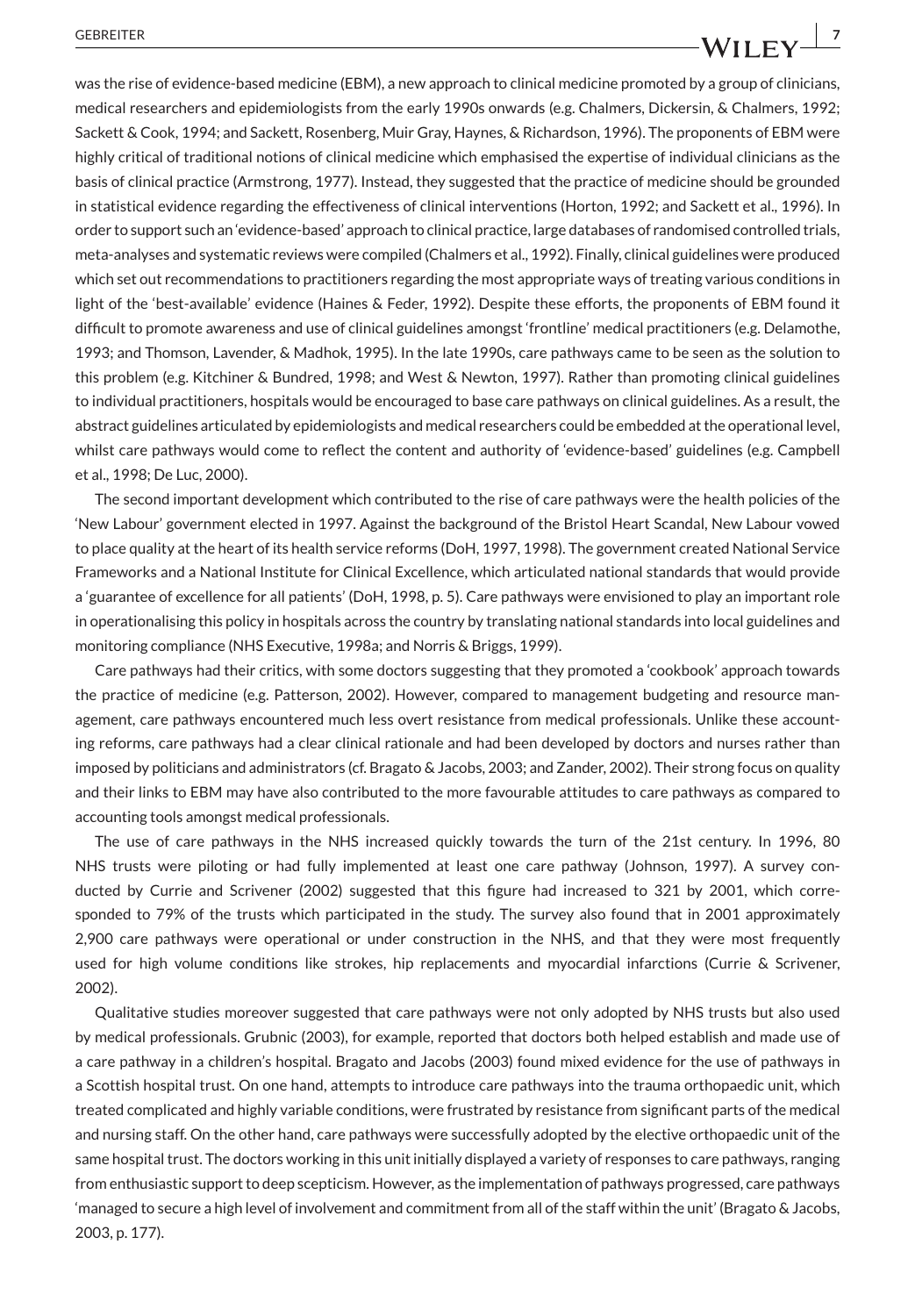The field studies conducted by Bragato and Jacobs (2003) and Grubnic (2003) indicate that, at least in parts of the NHS, care pathways started to display many of the properties of information infrastructure as identified by Star and Ruhleder (1996). Care pathways became *embedded* in the systems and structures of the NHS, linking into medical records, or, as reported by Bragato and Jacobs (2003), even replacing 'the traditional documentation for every patient' (p. 173). Care pathways became *transparent*, in the sense that they had firmly established themselves and did not need to be re-invented or re-assembled for each task. Care pathways developed *reach or scope* as they were used in a routine manner at different times and locations. Care pathways needed to be *learned as a part of membership* as they started to 'belong to the staff' who used them and served as a 'common language' for clinical teams (Bragato & Jacobs, 2003, p. 173). Finally, care pathways developed *links with conventions of practice* as their operation resulted in shorter lengths of stay, greater patient focus and an 'increased visibility and accountability' of clinical practice (Bragato & Jacobs, 2003, p. 177).

## **6 DISCUSSION AND CONCLUSIONS**

This paper has examined the effects of NPM-inspired hospital accounting reforms on the information infrastructure underpinning the practice of medical professionals. It has suggested that, alongside changes in government policy and the rise of EBM, the introduction of clinical costing and budgeting tools during the 1980s was a significant factor in the emergence of standardised models of clinical practice at the operational, hospital level. The paper has moreover suggested that, under the label care pathways, such standardised models of clinical practice became embedded in the information infrastructure of the NHS.

The paper has argued that, in Britain, care pathways were promoted as a quality tool. The links between care pathways and accounting or cost-effectiveness were downplayed in order to build and retain support for these tools amongst clinicians, many of whom were suspicious of financial management practices (e.g. Jones & Dewing, 1997). However, as emphasised by Bowker and Star (2000), categories, classifications and standards tend to reflect the conditions of their emergence. Care pathways, although ostensibly promoted as a clinical tool, had the ideas and language of NPM reforms firmly inscribed in them. Consistent with the recommendations of the Griffiths Report (DHSS, 1983) and NPM doctrine more generally (e.g. Hood, 1991), care pathways articulated clear and explicit clinical performance standards and encouraged routine comparison of actual results with those standards. Even the terminology describing this process, 'variance analysis' (e.g. Ellis & Johnson, 1999; Kitchiner, 1997), was reflective of the private sector financial management practices favoured by the proponents of NPM reforms.

Information infrastructure is however not only reflective but also constitutive of its environment (Bowker & Star, 2000). Once categories, classifications and standards become naturalised in a particular context, they tend to do more than merely support work, they 'change the very nature of what it is to do work, and what work will count as legitimate' (Bowker & Star, 2000, p. 239). Reflecting its historical links to NPM reforms, care pathways promoted a model of clinical practice which was suffused with notions of explicit performance standards and continuous monitoring. As care pathways became naturalised in at least parts of the NHS, they started to shape medical practice in accordance with these notions, rendering it more visible and accountable (Bragato & Jacobs, 2003). Thus, the findings of the present paper suggest that whilst hospital accounting reforms in the NHS did not *per se* make medical practice more visible and accountable (e.g. Jones & Dewing, 1997; Kurunmaki et al., 2003), they contributed to the emergence of tools like care pathways which have done exactly this. It would therefore appear that, at least in the UK, the principal effects of hospital accounting reforms on medical work were indirect rather than direct during the timeframe examined by the present paper. Accounting reforms, by and large, did not transform British hospital doctors into cost-conscious managers, or make their practice more visible and standardised. They did, however, contribute to the advent of standardised, operations-level models of clinical practice which started to underpin and shape medical practice at the start of the 21st century.

The potential implications of the emergence of care pathways were however not restricted to the work of medical professionals. As suggested by sociological studies of information infrastructure, infrastructural devices like care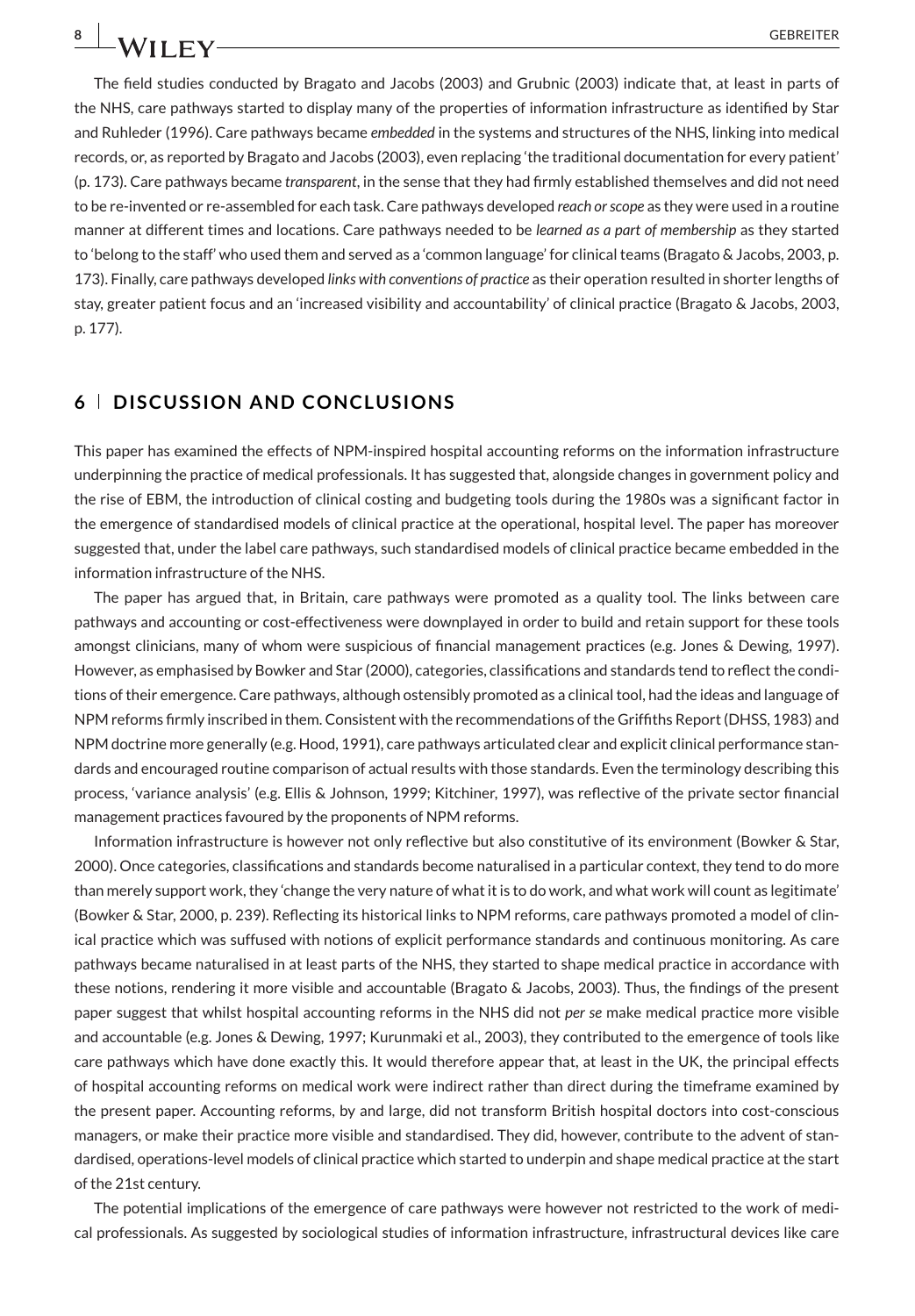pathways can become boundary objects – objects which are naturalised in several communities of practice and have the interpretive flexibility to satisfy the informational needs of each of them (Bowker & Star, 2000; Star, 2010; and Star & Griesemer, 1989). The interpretive flexibility offered by care pathways is apparent from the following quotation from an orthopaedic surgeon interviewed as part of Bragato and Jacob's (2003) study:

*Nurses see [care pathways] as protocols, instructions; doctors see them as treatment plans to achieve goals for the patients; managers see them as a road to cost control; the medical director sees them as a road to clinical governance and for patients they are a road for recovery. (p. 174)*

Sources from the turn of the 21st century suggest that care pathways not only fulfilled the informational needs of doctors, nurses and administrators, but also of hospital accountants (Jones, 2001; and Jones, De Luc, & Coyne, 1999). Jones et al. (1999), a group of accountants and nurses, suggested that the principles underlying care pathways were very similar to those of scientific management (Taylor, 1993 [1911]), which were closely related to the emergence of standard costing in industry (Miller & O'Leary, 1987). In consequence, Jones et al., 1999 argued that '[c]are pathways have a structure that is entirely consistent with standard costing techniques' (p. 11).

Hospital accountants discovered care pathways as a way of linking costs to the practice of medicine (Jones, 2001; Jones et al., 1999; see also Plumridge, 2007, 2008). Earlier costing categories like specialty or DRG/HRG costs (e.g. Bardsley et al., 1987; DHSS, 1984; and NHS Executive, 1998b) had been imposed on doctors in an 'imperialist' manner (Bowker & Star, 2000, p. 297). Their reliance on calculating cost averages on the basis of records of past medical interventions could not account for the quality of medical care (e.g. Hucklesby, 1985; NHS Executive, 1998b; and Sanderson, 1992), or provide information on what was 'good, better or best' practice (Lewis, 1985, p. 175). Hence, they did not fulfil the informational needs of medical professionals. Care pathways, on the other hand, seemingly fulfilled the informational needs of doctors and became naturalised elements of clinical work processes in at least some parts of the NHS (Bragato & Jacobs, 2003; Grubnic, 2003). They offered a 'standard' of medical care which was not derived from historical financial averages but from clear, operational and 'evidence-based' guidelines. Hospital accountants could attach costs to this standard in order to calculate 'care pathway costs' which were argued to be 'directly relevant' and 'more meaningful' to medical professionals (Jones et al., 1999, p. 17). Jones (2001) moreover suggested that since such costs were based on evidence-based pathways, they represented 'true standard costs' for hospitals, which accounted for the quality of clinical care (p. 38).

Thus, whilst hospital accounting reforms contributed to the emergence of care pathways, such pathways in turn opened up new possibilities for accounting in the health services. Care pathways constituted a boundary object (Bowker & Star, 2000; Star, 2010; and Star & Griesemer, 1989) that, at least according to some sources (Jones, 2001; Jones et al., 1999; and Plumridge, 2007, 2008), enabled hospital accountants to relate costs to the quality of clinical care, an objective that had eluded them since the earliest days of the NHS (e.g. Bates, 1952; Feldstein, 1967; and NHS Executive, 1998b). Future research could help to substantiate such claims and examine their potential implications for the roles, power and influence of accounting in British hospitals and beyond.

#### **NOTE**

- $1$  The term DRG, or diagnosis-related group, refers to a classification of originally 467 groups of diseases, which are roughly similar in terms of both their clinical characteristics and the resources required for their treatment. DRGs were initially developed in the United States in the 1960s and exported to many other countries from the 1980s onwards. HRGs, or health care resource groups, are an adaptation of DRGs used by the NHS.
- <sup>2</sup> *Health Services Management*, the journal of the Institute of Health Services Management, was published under the name*Hospital and Health Service Review* before 1988. *Public Finance*, the journal of the Chartered Institute of Public Finance and Accountancy, was published under the name *Public Finance and Accountancy* before 1995.
- <sup>3</sup> Management budgeting and resource management were not the only hospital accounting reforms introduced into the NHS during the timeframe investigated by this study. Other significant reforms included the various costing for contracting initiatives conducted under the Major government (NHS Executive, 1993) and the National Reference Costing Exercise performed under New Labour (NHS Executive, 1998b). These reforms were not linked to the initial emergence of standardised models of medical practice in the NHS discussed in the subsequent paragraph. A number of sources however indicate that they played a role in extending and reinforcing interest in such standardised models from the mid-1990s onwards (e.g. Thornton, 1997).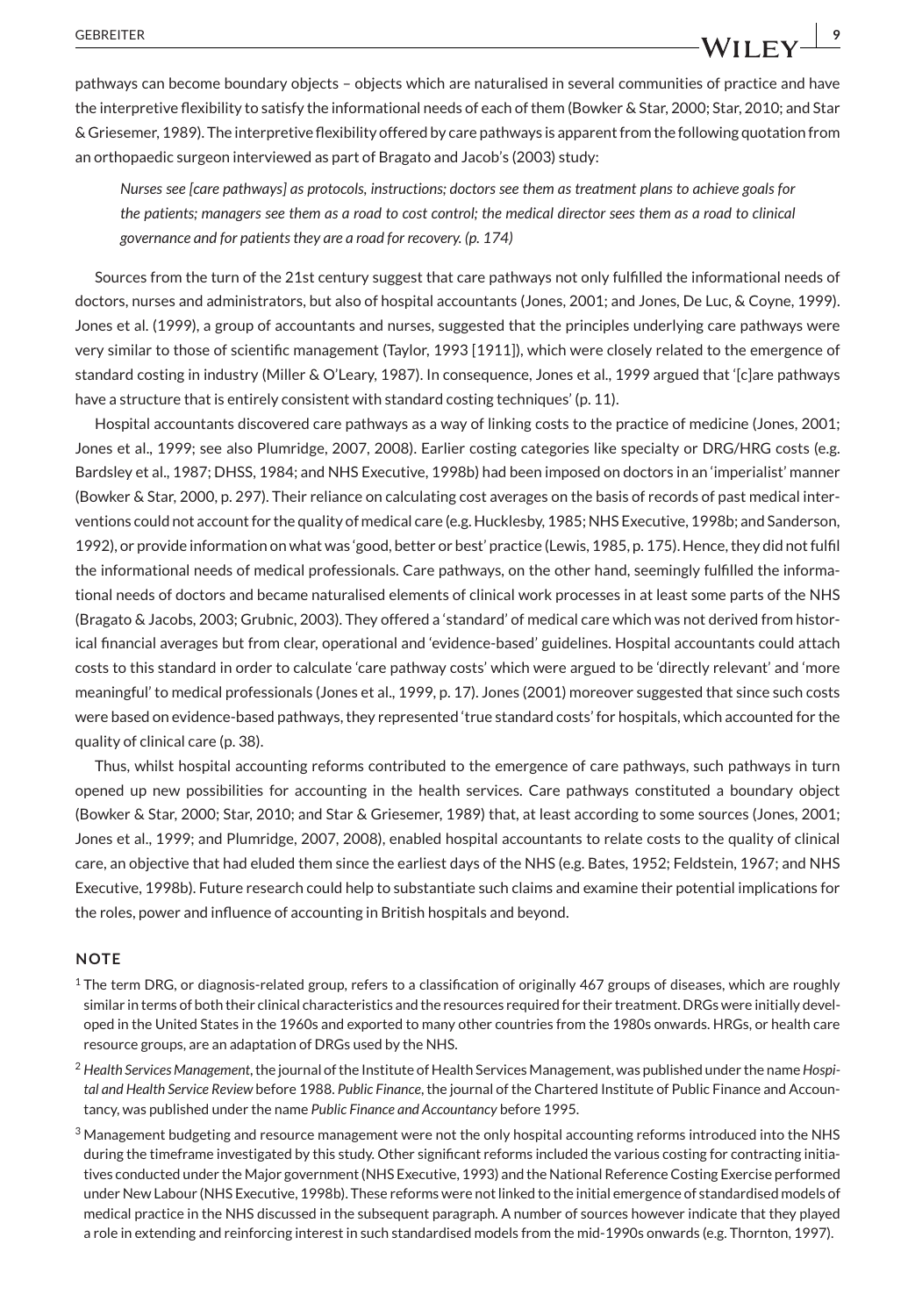- <sup>4</sup> The willingness of some doctors to engage with costing in this manner against the background of the rejection of accounting practices by the wider profession may represent an early example of 'polarisation' in the British medical profession (Jacobs, 2005).
- <sup>5</sup> A number of sources have related critical paths to Gantt charts and Program Evaluation and Review Techniques which emerged in the 1890s and 1950s, respectively (e.g. Bragato & Jacobs, 2003; and Schrijvers et al., 2012). Zander (1988a, 1988b) however makes no reference to these concepts.

#### **REFERENCES**

Armstrong, D. (1977). Clinical sense and clinical science. *Social Science and Medicine*, *11*, 599–601.

- Bardsley, M., Coles, J., & Jenkins, L. (1987), *DRGs and health care: The management of case mix*. London: King's Fund.
- Bates, S. (1952). Two views on functional costing. *The Hospital*, July.
- Blomgren, M. (2003). Ordering a profession: Swedish nurses encounter New Public Management reforms. *Financial Accountability and Management*, *19*, 45–71.
- Bourn, M., & Ezzamel, M. (1986). Organisational culture in hospitals in the National Health Service. *Financial Accountability and Management*, *2*, 53–71.
- Bowker, G. (1996). The history of information infrastructures: The case of the International Classification of Diseases. *Information Processing and Management*, *32*, 49–61.
- Bowker, G., & Star, S. (2000), *Sorting things out: Classification and its consequences*. Cambridge: MIT Press.
- Bragato, L., & Jacobs, K. (2003). Care pathways: The road to better health services? *Journal of Health Organization and Management*, *17*, 164–80.
- Buxton, M., Packwood, T., & Keen, J. (1989). *Resource management: Process and progress*. London: Brunel University.
- Campbell, H., Hotchkiss, R., Bradshaw, N., & Porteous, M. (1998). Integrated care pathways. *British Medical Journal*, *316*, 133.
- Chalmers, I., Dickersin, K., & Chalmers, T. (1992). Getting to grips with Archie Cochrane's agenda. *British Medical Journal*, *305*, 786–788.
- Chua, W., & Degeling, P. (1993). Interrogating an accounting-based intervention on three axes: Instrumental, moral and aesthetic. *Accounting, Organizations and Society*, *18*, 291–318.
- Currie, V., & Scrivener, R. (2002). Tracking care pathway activity across the UK National Health Service. *Journal of Clinical Excellence*, *4*, 231–34.
- De Luc, K. (2000). Care pathways: An evaluation of their effectiveness. *Journal of Advanced Nursing*, *32*, 485–96.
- Dearden, B. (1990). The campaign for real management. *Health Services Management*, *86*, 224–227.
- Delamothe, T. (1993). Wanted: Guidelines that doctors will follow. *British Medical Journal*, *307*, 208.

DHSS (1983). *NHS management inquiry*. London: HMSO.

- DHSS (1984). *A report on the collection and use of financial information in the National Health Service*. London: HMSO.
- DHSS (1986). *Resource management (management budgeting) in health authorities*. London: HMSO.
- DoH (1989). *Working for patients*. London: HMSO.
- DoH (1997). *The new NHS: Modern, dependable*. London: HMSO.
- DoH (1998). *A first class service: quality in the new NHS*. London: HMSO.
- DoH (2002). *Payment by results*. London: HMSO.
- Dunston, J. (1990). How managed care can work for you. *Nursing*, *20*, 56–9.
- Ellis, B., & Johnson, S. (1999). The care pathway: A tool to enhance clinical governance. *Clinical Performance and Quality Healthcare*, *7*, 134–44.
- Feldstein, M. (1967). *Economic analysis for health service efficiency*. Amsterdam: North Holland Publishing Company.

Foucault, M. (1977). *Discipline and punish*. London: Allen Lane.

- Gebreiter, F. (2016). "Comparing the incomparable": Hospital costing and the art of medicine in post-war Britain. *British Accounting Review*, *48*(2), 257–268.
- Greenhalgh, C. (1986). Management information initiatives in the NHS. *Public Finance and Accountancy*, 10th January, 6–8.
- Grubnic, S. (2003). Care pathways: Conceptualising and developing a multi-skilling initiative. *International Journal of Health Care Quality Assurance*, *16*, 286–92.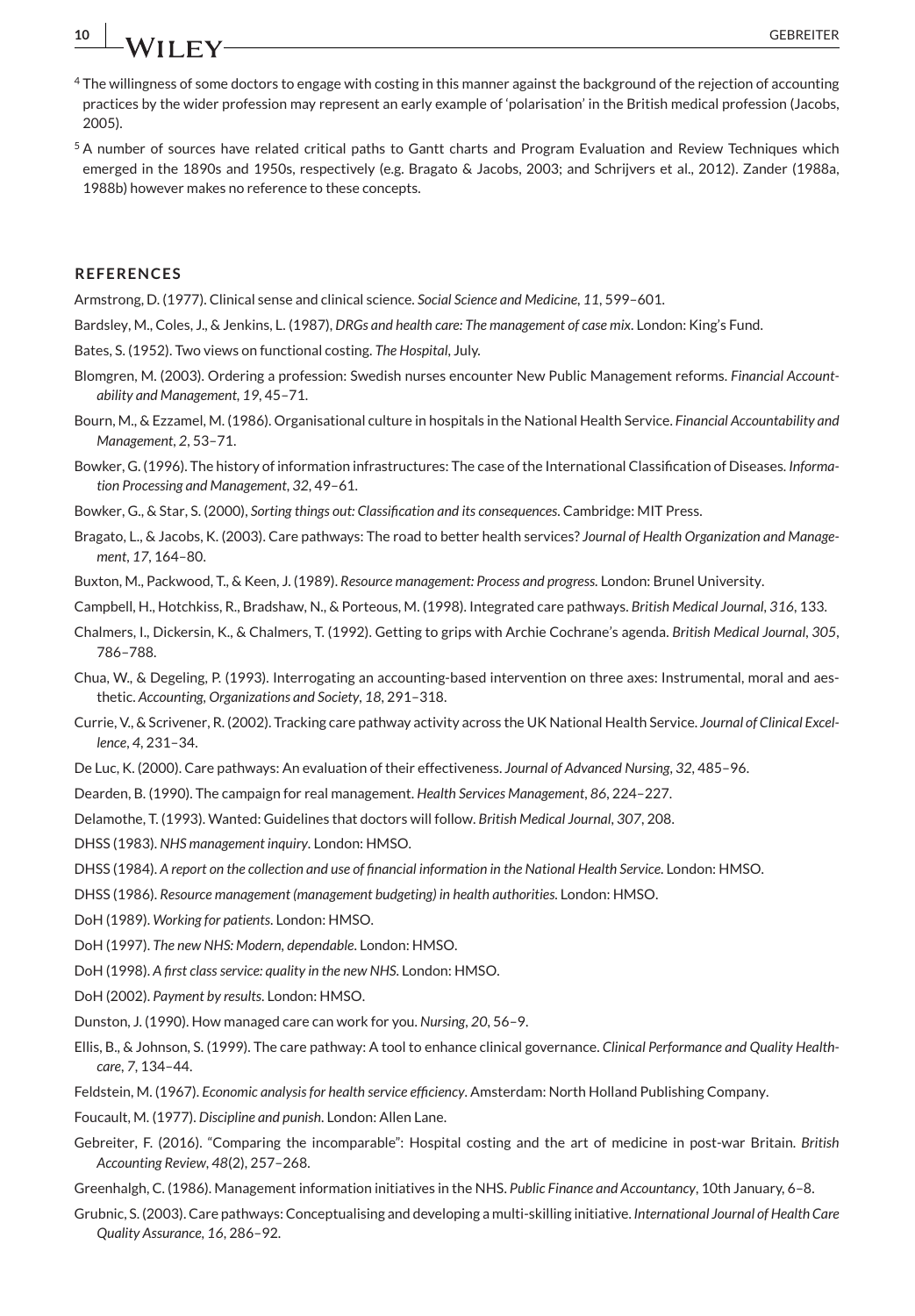Haines, A., & Feder, G. (1992). Clinical guidelines. *British Medical Journal*, *305*, 785–786.

Hood, C. (1991). A public management for all seasons. *Public Administration*, *69*, 3–19.

Hopwood, A. (1984). Accounting and the pursuit of efficiency. In A. Hopwood & C. Tomkins (Eds.), *Issues in public sector accounting* (pp. 167–187). Deddington: Philip Allan.

Horton, R. (1992). Cochrane's legacy. *The Lancet*, *340*, 1131–1132.

- Hucklesby, D. (1985). Management budgeting: An aid to clinical management or to financial control? *Public Finance and Accountancy*, 8th November, 7–9.
- Jackson, W., Paterson, A., Pong, C., & Scarparo, S. (2014). Cash limits, hospital prescribing and shrinking medical jurisdiction. *Financial Accountability and Management*, *30*, 403–29.
- Jacobs, K. (2005). Hybridisation or polarisation: Doctors and accounting in the UK, Germany and Italy. *Financial Accountability and Management*, *21*, 135–62.
- Johnson, S. (1997), *Pathways of care*. Oxford: Blackwell Science.
- Jones, C., & Dewing, I. (1997). The attitudes of NHS clinicians and medical managers towards changes in accounting controls. *Financial Accountability and Management*, *13*, 261–80.
- Jones, T. (2001). *Developing reference costs*. London: The Chartered Accountants Educational Trust.
- Jones, T., De Luc, K., & Coyne, H. (1999). *Managing care pathways: The quality and resources of hospital care*. London: The Chartered Accountants Educational Trust.
- Kitchiner, D. (1997). Analysis of variation from the pathway. In S. Johnson (Ed.), *Pathways of care* (pp. 25–39). Oxford: Blackwell Science.
- Kitchiner, D., & Bundred, P. (1998). Integrated care pathways increase use of guidelines. *British Medical Journal*, *317*, 147–48.
- Kitchiner, D., Davidson, C., & Bundred, P. (1996). Integrated care pathways: Effective tools for continuous evaluation of clinical practice. *Journal of Evaluation in Clinical Practice*, *2*(1), 65–9.
- Kurunmaki, L. (2004). A hybrid profession: The acquisition of management accounting expertise by medical professionals. *Accounting, Organizations and Society*, *29*, 327–47.
- Kurunmaki, L., Lapsley, I., & Melia, K. (2003). Accountingization v. legitimation: A comparative study of the use of accounting information in intensive care. *Management Accounting Research*, *14*, 112–39.
- Lamb, S., & David, T. (1985). Playing with fire: An experiment in clinical budgeting. *British Medical Journal*, *290*, 650–651.
- Lapsley, I. (1991). Accounting research in the National Health Service. *Financial Accountability and Management*, *7*, 1–14.
- Lapsley, I. (2001). Accounting, modernity and health care policy. *Financial Accountability and Management*, *17*, 331–50.
- Lapsley, I. (2008). The NPM agenda: Back to the future. *Financial Accountability and Management*, *24*, 77–96.
- Lewis, B. (1985). Management budgeting in the NHS. *British Medical Journal*, *290*, 175.

Llewellyn, S., & Northcott, D. (2005), The average hospital. *Accounting, Organizations and Society*, *30*, 555–83.

- Lowe, C. (1998). Care pathways: Have they a place in the new National Health Service. *Journal of Nursing Management*, *6*, 303– 06.
- Lowe, A., & Doolin, B. (1999). Casemix accounting systems: New spaces for action. *Management Accounting Research*, *10*, 181– 201.
- McKenzie, C., Torkelson, N., & Holt, M. (1989). Care and cost: Nursing case management improves both. *Nursing Management*, *20*, 30–4.
- Macinati, M. (2010). NPM reforms and the perception of budget by hospital clinicians: Lessons from two case-studies. *Financial Accountability and Management*, *26*, 422–42.
- Malmmose, M. (2015). Management accounting versus medical profession discourse: Hegemony in a public health care debate: A case from denmark. *Critical Perspectives on Accounting*, *27*, 144–59.
- Martinussen, P., & Magnussen, J. (2011). Resisting market-inspired reform in healthcare: The role of professional subcultures in medicine. *Social Science and Medicine*, *73*, 193–200.
- Miller, P., & O'Leary, T. (1987). Accounting and the construction of the governable person. *Accounting, Organizations and Society*, *12*, 235–65.
- Mosley, J., & Fairbanks, R. (1992). Using audit in a district-wide management system. *Health Services Management*, *88*, 27–29.
- NHS Executive (1993). *Costing for contracting manual*. Leeds: NHS Management Executive.
- NHS Executive (1998a), *Information for health*. Leeds: NHS Management Executive.

Executive, N. H. S. (1998b). *The new NHS: 1998 reference costs*. Leeds: NHS Management Executive.